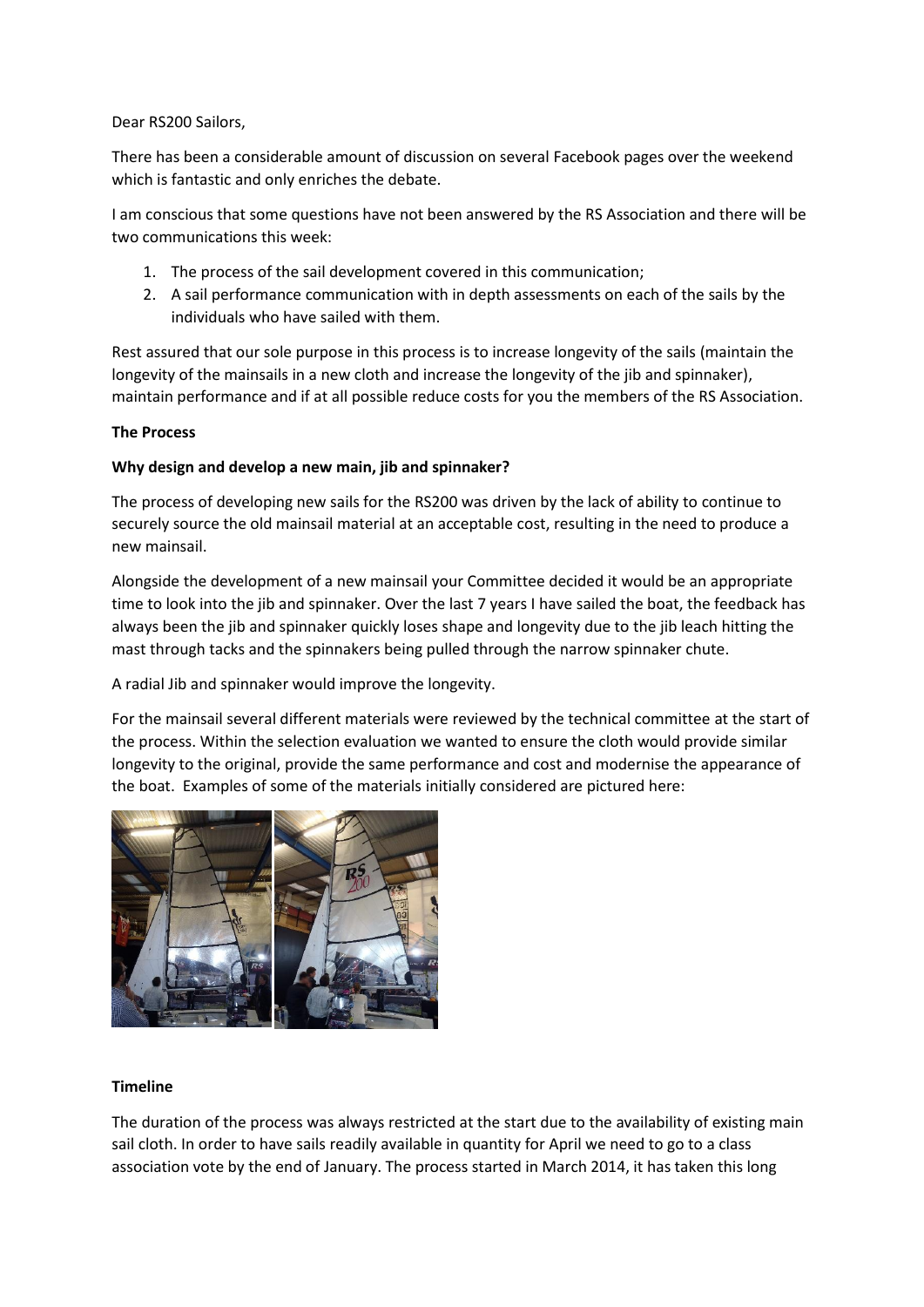because of the time to build sails and test in all conditions. Your Committee, the testing team and RS have put a lot of time, effort and money into this as we are concerned about maintaining the unique selling point of the class: its race-ability.

# **The Sails**

The development of the sails was always constrained by the success criteria below:

- 1. The new sails have like for like performance with existing sails
- 2. There is no change in weight bracket of the boat
- 3. Future proofing and modernising the boat
- 4. Reducing costs of sails and improving longevity

## **The Mainsail**

With the material selected the mainsail would have to have a radial cut and no exact replica could be made of the original mainsail due to the way the modern fibres are laminated into the material.

# **Why did we develop a square top option alongside the more traditional shape?**

This was presented by the manufacturers initially and taken on by the Committee. The idea was to present a range of options to the members with the following in mind:

- a) Given that we had to redesign the Main we felt that developing a couple of options would be of benefit and provide you with a choice as to which way you want the class to go. Which seemed to meet with your prior approval.
- b) The current sails have lasted 20 years in terms of design. Current trends for boats coming onto the market are to go for are square top mainsail. If the class wanted to eventually move to a square top then this would provide a single jump rather than multiple sail design changes. The worst case scenario would be to have a change from standard to new standard to square top say in the next six years. This would be the worst scenario where there would be three types of main in circulation in a single one design class.
- c) If a square top can attract more UK and international sailors to the fleet this has to be a good thing to enable UK and international growth, which in turn supports/increases the fleet size and a healthy market for new and second-hand boats, and hence maintains the value of your boat.

To be absolutely clear, although RS has supported the RS Association in market research the reality is that they have no agenda nor preference in which way the class decides. Maintaining the class one design status is theirs and the RS Association's single objective.

## **Jib and Spinnaker**

As mentioned above a radial version was tested to improve the longevity of the sail. Throughout the testing period we have evaluated by comparing the longevity of legacy and development sails. The new radial cut designs and material are looking in better shape and condition compared to the originals. To my neighbours annoyance I have been rigging sails on my boat in the garden, letting them flog and comparing over a period of 4 months. Secondly, hopefully as the picture will show, from an appearance perspective the radial cut looks better when consistent across all sails. A mix and match just doesn't look quite right.